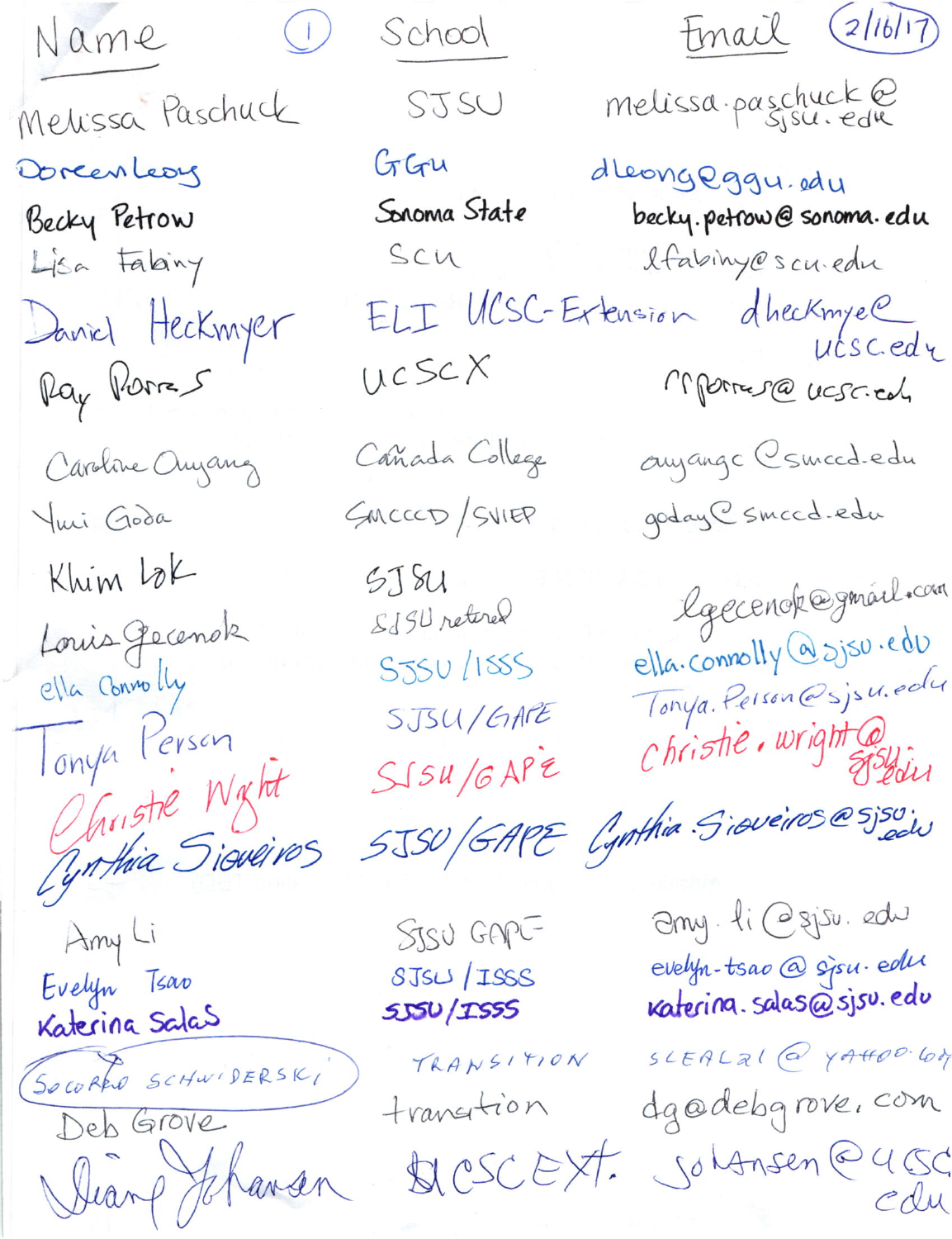#### BA-PIER Meeting

Thursday, February 16,2017, 1-3pm

## San Jose State University

<sup>1</sup>50 E San Fernando St., San Jose, CA Dr. Martin Luther King, Jr. Library (Room 255)

# AGENDA

- l. WELCOME from BA-PIER Chair Michael Mrache and SJSU: Leann Cherkasky Makhni, Director of the lnternational House
- II. Attendee Introductions
- lll. Updates on BA PIER Business
- lV. NAFSA Northern District Conference, Univ. of SF, 3113117, update from Susan Sermeno (Alicia Haley will not be attending)
- V. Other Announcements
- VI. Roundtable Discussion

 $\label{eq:2} \mathcal{L} = \mathcal{L} \mathcal{L} \mathcal{L} \mathcal{L} \mathcal{L} \mathcal{L} \mathcal{L} \mathcal{L} \mathcal{L} \mathcal{L} \mathcal{L} \mathcal{L} \mathcal{L} \mathcal{L} \mathcal{L} \mathcal{L} \mathcal{L} \mathcal{L} \mathcal{L} \mathcal{L} \mathcal{L} \mathcal{L} \mathcal{L} \mathcal{L} \mathcal{L} \mathcal{L} \mathcal{L} \mathcal{L} \mathcal{L} \mathcal{L} \mathcal{L} \mathcal{L} \mathcal{L} \mathcal{L} \math$ 

Vll. Next meeting, Thursday, June 15, 2017 (Location TBD)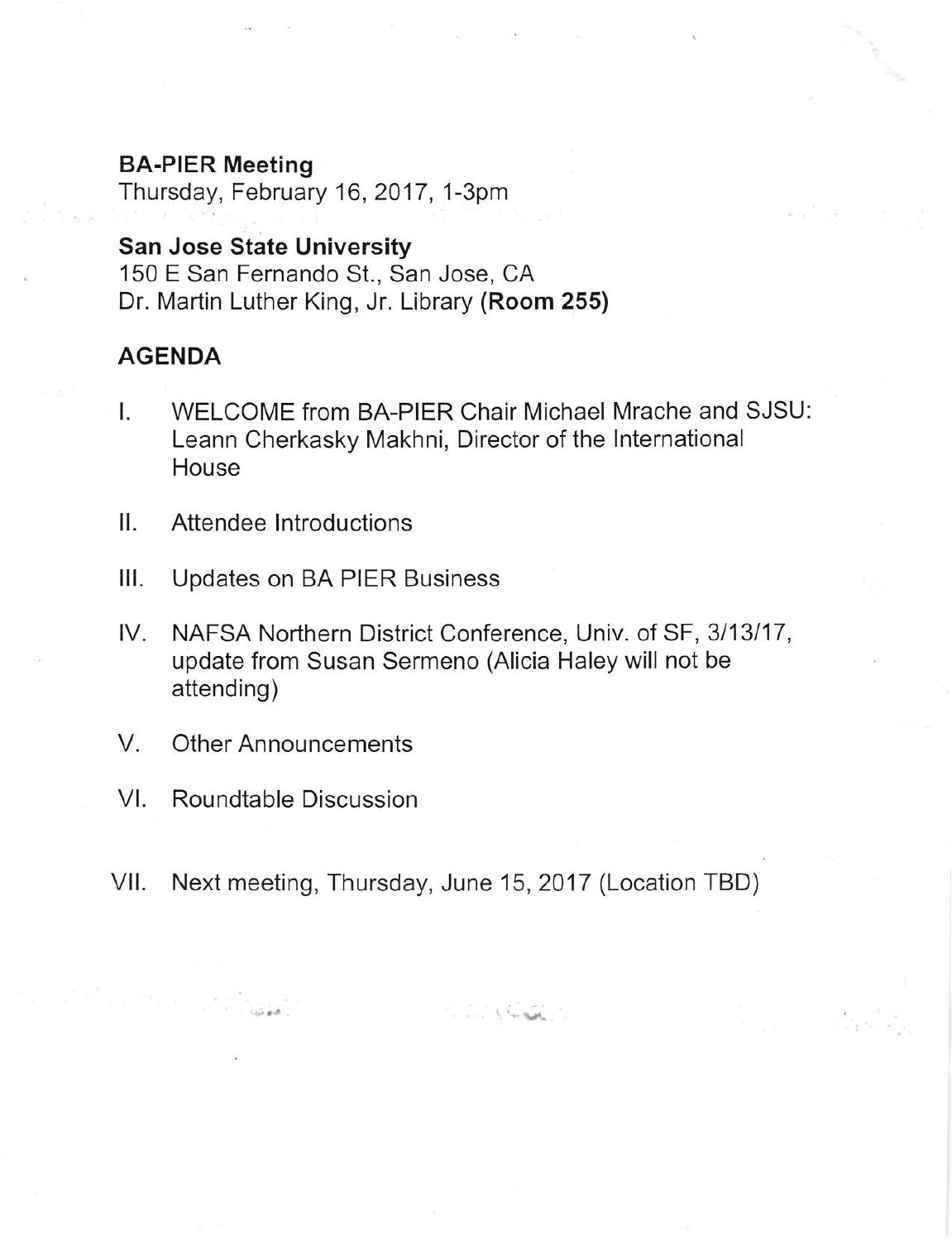Name

 $\circled{2}$ 

Mei Cooley Susan Sermeno Kathy Harrington<br>Corinne Smith Enth Firby<br>Michael Mrache

 $Schod$ 

UC Hastings

JFK University<br>UCSC Extension ITU

Language Pacifica

 $Emai\mid (2116117)$ 

cooleym@uchastings

SSermeno@jfku.tdu<br>Kaharrin @ucsc.edu

csmith@itu.edy

He@lagrapepcihica.

 $\label{eq:Ricci} \mathcal{P}(\mathcal{A}) = \frac{1}{2} \sum_{i=1}^n \mathcal{P}(i) \mathcal{P}(i) \mathcal{P}(i) + \frac{1}{2} \sum_{i=1}^n \mathcal{P}(i) \mathcal{P}(i) + \frac{1}{2} \sum_{i=1}^n \mathcal{P}(i) \mathcal{P}(i) + \frac{1}{2} \sum_{i=1}^n \mathcal{P}(i) \mathcal{P}(i) + \frac{1}{2} \sum_{i=1}^n \mathcal{P}(i) \mathcal{P}(i) + \frac{1}{2} \sum_{i=1}^n \mathcal{P}(i) \$